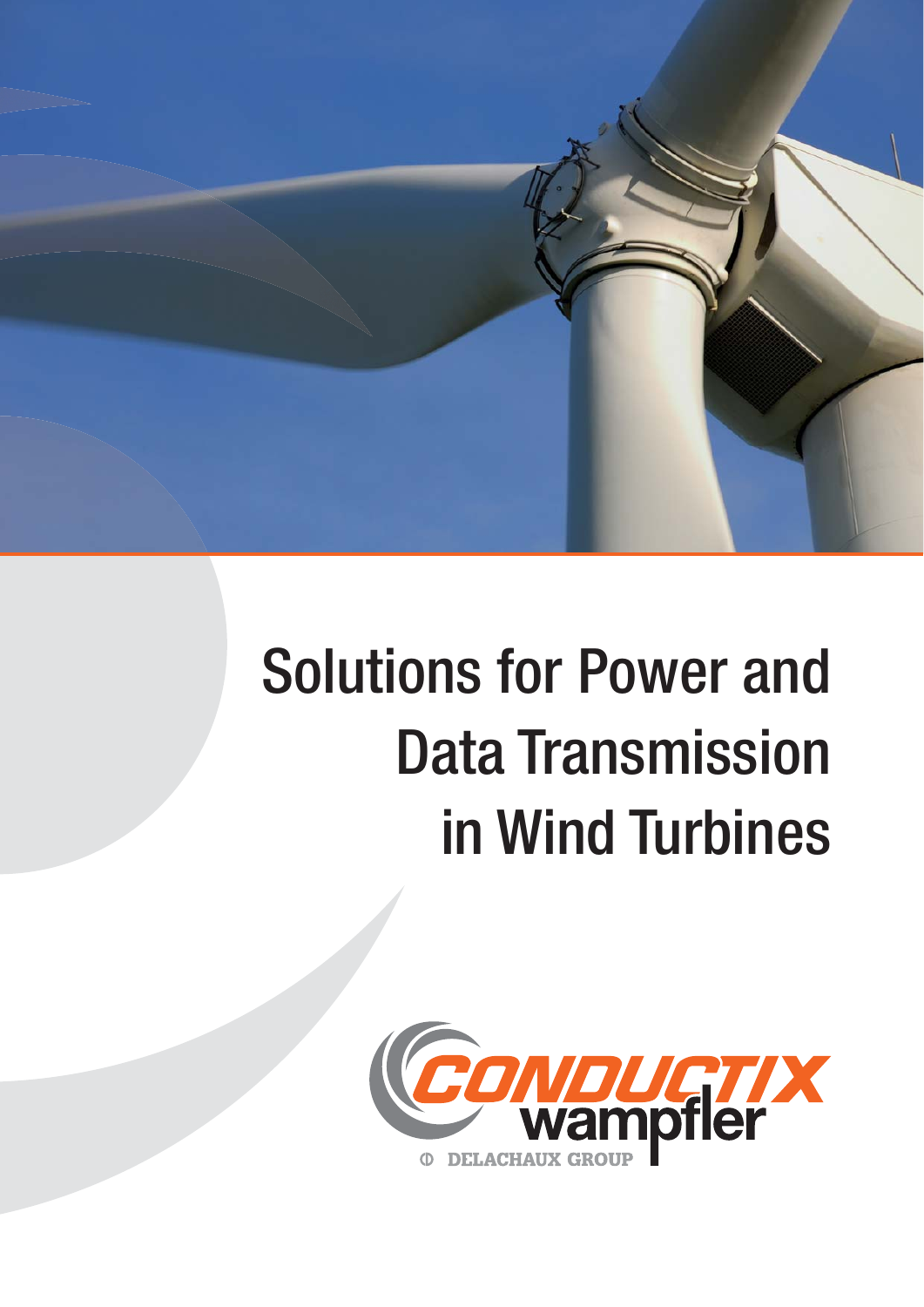## Solutions for Power and Data Transmission in Wind Turbines

... from Conductix-Wampfler, the global leader in high-quality power and data transmission solutions for all industrial mobile consumers, especially for harsh and demanding environments.

 $\left( 1\right)$ 

#### Pitch Control Sliprings

For transmission of power and data from nacelle into the rotating hub

- for reliable transmission of pitch control power and control of safety systems



#### Yaw Sliprings

2

For transmission of power and data from nacelle into the tower

- for reliable transmission of LV and MV power without the limitations of cable loops



#### 3

#### **Towerbuss**

For down-tower power transmission

- An innovative, rigid insulated conductor system to replace copper cables for conducting generator output down the tower

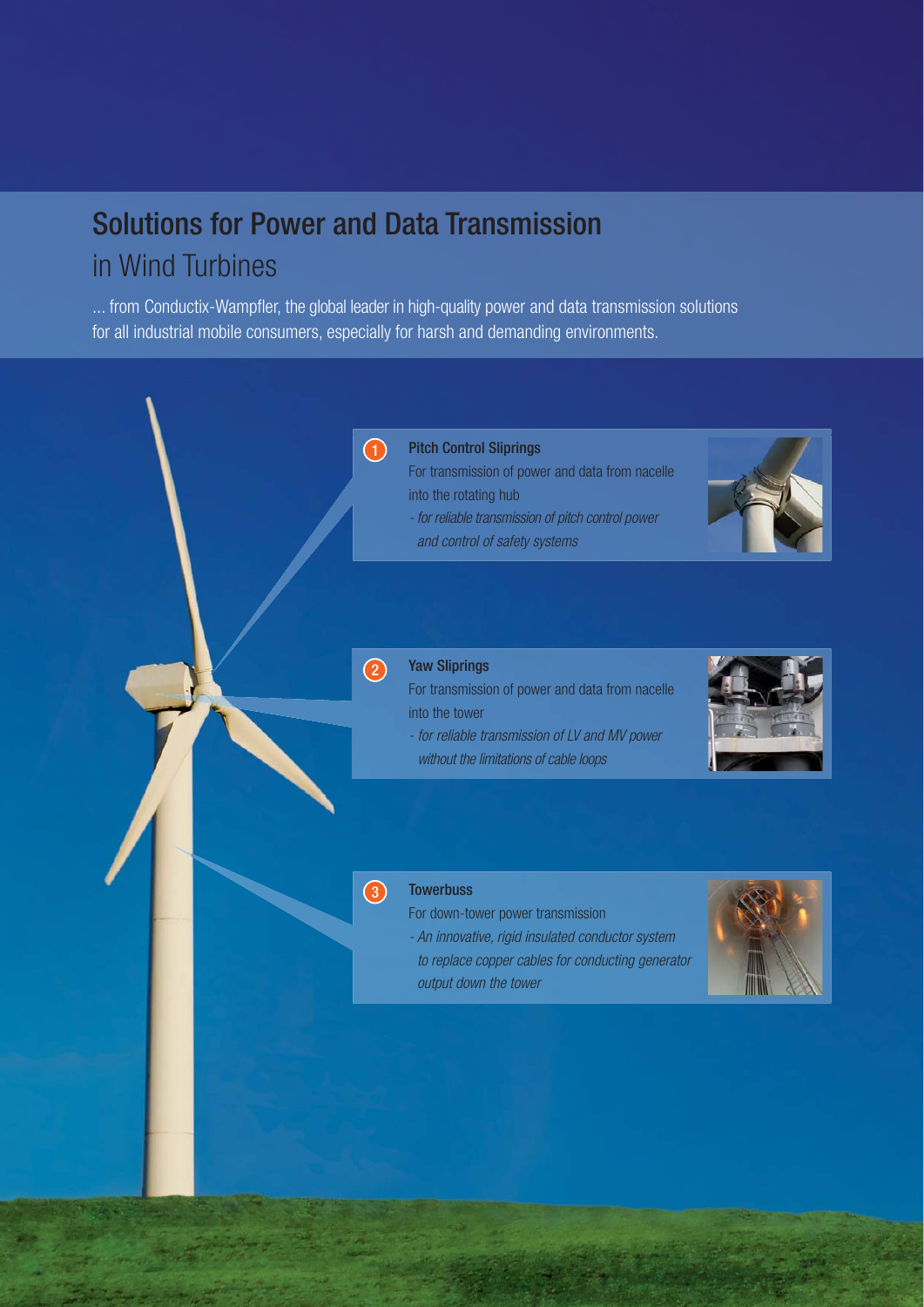

## Sliprings for Hub Power & Data Transmission

- Modular design
	- slipring tailored to customer requirements
- **Contacts** 
	- Carbon brush or gold wire
	- flexibility of specification to meet all potential requirements
- Main and auxiliary power rings for transfer up to 100A
- Data rings or optional fibre optic rotating joints for high-speed data transmission
	- compatible with all common modes, such as CANbus, Profibus, Asi-Bus, Ethernet
- Data Rings v-grooved - signal loss minimised through redundancy
- Double contacts for high signal contact integrity and low noise
- Unique gold wire alloy composition gives long service intervals, up to 2 years, and low cost of owndership
- Long service life - up to 100 million revolutions
- Industry standard connections for ease of installation/replacement
- Choice of strong alloy or polymer housing gives ability to select best combination of weight/strength/ cost/protection
- Optional encoder mounting



2

## Sliprings for Yaw Power Transmission

- Sliprings tailored to customer requirements
- For LV and MV transmission to meet all potential requirements
- Combination units for power and data





## Towerbuss for Down-Tower Power Transmission

- Easily pre-installed in the tower sections whilst on the ground or in the factory
- Conductor lengths can be designed to match each tower section length
- Modular design requires less installation labour than copper cables
	- Installed costs (labour and materials) are 10 - 20% less than copper cable systems
- Rigid aluminium extrusions flex to conform to dynamic, thermal and seismic movement of tower
- Modular design enables sections to be easily replaced if damage occurs
- Electrical specifications meet or exceed copper cable